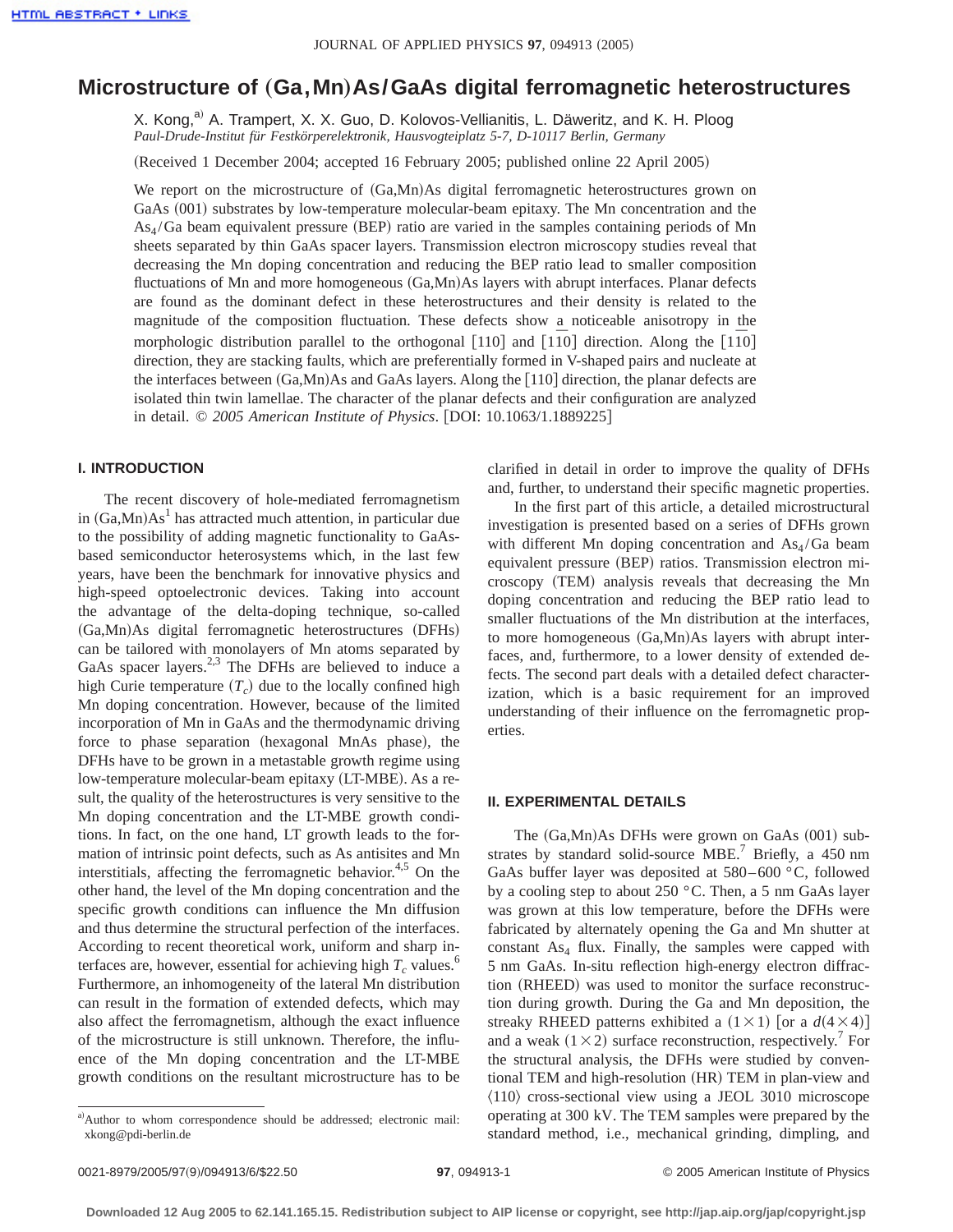

FIG. 1. (a) Cross-sectional (002) bright-field TEM image of the sample containing three superlattices:  $[(Mn<sub>0.75ML</sub>/GaAs<sub>17ML</sub>)<sub>5</sub>, (Mn<sub>0.95ML</sub>/$ GaAs<sub>17ML</sub>)<sub>5</sub>, and  $(Mn_{1.15ML}/GaAs_{17ML})$ <sub>5</sub>]. The density of planar defects increases with increasing Mn doping concentration. (b) The (002) bright-field cross-sectional TEM image of  $(Mn_{0.4ML}/GaAs_{17ML})$ <sub>5</sub> demonstrates that there are no planar defects found for 0.4 ML Mn sheets.

ion-beam thinning at room temperature in a Gatan precision ion polishing system using 3 keV Ar<sup>+</sup>-ions and sputtering incident angle of 3°–5°.

In order to study the influences of the Mn doping concentration and the BEP ratio on the resultant microstructure, various DFHs were grown by LT-MBE. The samples are divided into two groups: (i) with different Mn doping concentrations, and (ii) with varying BEP ratio. All MBE samples contain the same superlattice sequence of  $(Mn<sub>xML</sub>/s)$  $GaAs<sub>vMI</sub>$ <sub>z</sub>, i.e., they are composed of *z* periods of a nominal *x* ML Mn sheet between *y* ML GaAs spacer layers.

#### **III. RESULTS AND DISCUSSION**

# **A. Effect of Mn concentration variation**

Figure  $1(a)$  shows a cross-sectional bright-field TEM image of the sample containing three subsequently grown superlattices with nominally increasing Mn doping concentrations: I  $(Mn_{0.75ML}/GaAs<sub>17ML</sub>)_5$ , II  $(Mn_{0.95ML}/GaAs<sub>17ML</sub>)_5$ , and III ( $\text{Mn}_{1.15\text{ML}}/\text{GaAs}_{17\text{ML}}$ )<sub>5</sub>. Under the  $g = (002)$  imaging condition, which is sensitive to the chemical composition of the zinc-blende compound, a well-defined superlattice structure is observed for superlattice I and II. The dark lines in the micrographs parallel to the  $(002)$  planes correspond to several monolayers with high Mn content. This result is in agreement with our HRTEM lattice images, $8$  which reveal coherent zinc-blende  $(Ga, Mn)As$  layers between the  $GaAs$ spacers. In our TEM samples, no indications are found for hexagonal MnAs precipitates. However, planar defects exist on the corresponding  $\{111\}$  planes. Their density increases drastically from superlattice I to superlattice III, i.e., with increasing Mn concentration. Moreover, in superlattice III with the highest nominal Mn doping concentration, the planar defect density is so large that the  $(Ga, Mn)As$  layer sequence becomes invisible. Additionally, it is remarkable that most of the planar defects nucleate at the interface between the  $(Ga, Mn)As$  and GaAs layers, implying that epitaxial strain due to Mn incorporation in the GaAs lattice is responsible for the planar defect generation at this high doping content. Indeed, if reducing the epitaxial strain by lowering the Mn concentration to 0.4 ML, the resulting superlattice structure becomes free of extended defects, as demonstrated in the cross-sectional TEM micrograph of the corresponding  $(Mn_{0.4ML}/GaAs<sub>17ML</sub>)<sub>40</sub>$  sample in Fig. 1(b). This result is in agreement with our plan-view studies.

These results indicate a dilemma: on the one hand, the high Mn doping concentration in the DFHs is preferable because it is significant to provide a high enough hole concentration for achieving strong ferromagnetic coupling; on the other hand, the high Mn doping concentration results in large epitaxial strain and, consequently, in low structural quality of DFHs with a high concentration of extended defects. As a compromise, it is therefore required that the Mn doping concentration has to be controlled so that the density of extended defects is as low as possible. In fact, the formation of extended defects is induced not only by the large lattice mismatch between bulk  $(Ga, Mn)As$  and  $GaAs$ , but also by the high local built-in strain due to the imperfections at the interfaces. These imperfections at the interfaces correspond to the fluctuations in Mn distribution originating from effects of the applied growth condition on the growing surface and, thus, the interface structure. $8\text{ Therefore, the influence of the}$ growth conditions on the interface structure has to be analyzed in more detail.

# **B. Effect of BEP ratio**

In order to investigate the effect of the growth conditions on the interface structure and the formation of planar defects, two samples were grown at the same Mn doping concentration (0.75 ML) but with  $As<sub>4</sub>/Ga$  BEP ratios of 5 and 30, respectively. Figures  $2(a)$  and  $2(b)$  display representative  $\langle 110 \rangle$  cross-sectional TEM images of both samples taken under a  $\vec{g} = (002)$  imaging condition. The width of the dark lines in these micrographs reveals that in both cases the fabricated DFHs contain several monolayers of  $(Ga, Mn)As$ , pointing to Mn interdiffusion even at this relatively low growth temperature. Moreover, in the sample grown with BEP ratio 5, the interfaces between the  $(Ga, Mn)As$  layers and the GaAs spacer layers appear more abrupt and the average thickness of the  $(Ga, Mn)As$  layers is smaller compared to the sample grown with BEP ratio 30. On the other hand, in the sample grown with BEP ratio 30, small areas with darker contrast appear in the micrograph along the  $(Ga, Mn)As$  layers, indicating the formation of Mn-rich clusters, which are coherent with the GaAs crystal lattice. In contrast, the  $(Ga, Mn)As$ layers in a sample grown with BEP ratio 5 are more uniform and homogeneous.

Additionally, Figs.  $2(c) - 2(f)$  show that planar defects appear either single and isolated or as combined, V-shaped pairs, depending on the  $\langle 110 \rangle$  direction. The isolated defects  $\overline{111}$  or  $(1\overline{11})$  planes are observed end-on along the [110] direction [Figs. 2(c) and 2(d)], whereas the pairs on  $(111)$ and  $(\overline{11}1)$  planes are viewed end-on along the  $[1\overline{10}]$  direction [Figs. 2(e) and 2(f)]. Two results are remarkable here: First, there is a pronounced anisotropy in the distribution of planar defects along the two orthogonal in-plane  $\langle 110 \rangle$  directions, where the V-shaped fault pairs and the single faults are only detected in the [110] and [110] projection, respectively.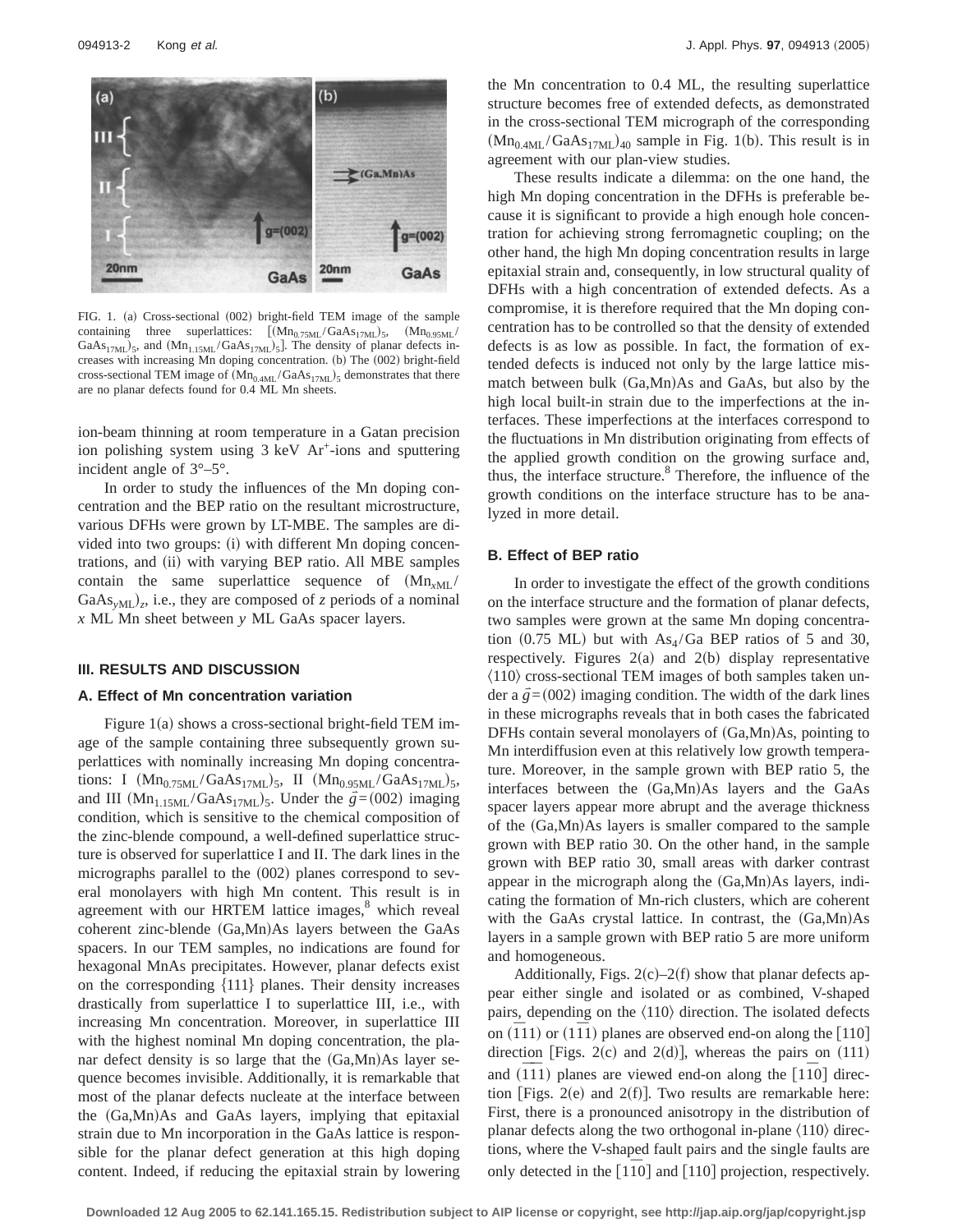

FIG. 2. Cross-sectional (002) bright-field TEM images of  $(Mn<sub>0.75ML</sub>/GaAs<sub>17ML</sub>)<sub>40</sub>$  with As<sub>4</sub>/Ga BEP ratio of 5 (left) and 30 (right), taken near defect-free regions (a) and (b), and defect-containing regions (c)–(f). The images (c) and (d), are taken near the  $\lceil 110 \rceil$  axis and (e) and (f) near  $[1\overline{1}0]$  axis, respectively. The  $[110]$  and  $[1\overline{1}0]$  directions were determined by means of convergent-beam electron diffraction, Ref. 9. The dark and triangle-like contrasts in (d), marked by arrows, are related to SF pairs on the  $(111)$  and  $(\overline{111})$  planes, which are projected into the image plane normal to electron beam direction.

Second, the defect density is drastically reduced in the sample grown with the lower BEP ratio. This result is in agreement with our plan-view observation.

In conclusion, the BEP flux ratio critically affects the lateral Mn distribution at the interfaces. The local atomic configuration results in composition fluctuations along the  $(Ga, Mn)$ As layers connected with a pronounced interface roughness. The higher  $As<sub>4</sub>/Ga$  BEP ratio leads to a larger interface undulation and to a larger density of Mn-rich clusters. Due to the higher local strain at these locations, they act as preferential sites for the nucleation of planar defect pairs.

### **C. Defect characterization**

The exact knowledge of the character of a structural defect is a basic requirement to be able to further understand its effect on the ferromagnetic properties of these DFHs. Therefore, we have analyzed the specific nature of the extended defects in more detail. The plan-view bright-field image recorded at low magnification in Fig.  $3(a)$  shows an overview of the  $(Mn_{0.75ML}/GaAs<sub>17ML</sub>)_{40}$  DFHs grown with a BEP ratio of 5, revealing a characteristic fringe contrast  $[cf. Fig. 3(b)]$ with a density of  $4\times10^8$  cm<sup>-2</sup>, which is 3–4 times less compared to the sample grown with a BEP ratio 30. The high-



FIG. 3. Plan-view TEM images of SF pairs in  $(Mn_{0.75ML}/GaAs_{17ML})_{40}$  with a BEP ratio of 5 taken near the  $[001]$  zone axis: (a) and (b) bright-field, (c), (d), and (e) dark-field images under  $\vec{g}$  =(020), (220), and (220) weak-beam conditions, respectively. The isolated planar defects with weak diffraction contrast are marked by arrows in (e).

magnification images in Figs.  $3(c) - 3(e)$  of the marked region were taken with imaging vectors  $\vec{g}$  = (020), (220), and  $(\overline{2}20)$ near the [001] zone axis, respectively. The fringe contrast observed in these images is typical for planar stacking faults (SFs), in agreement with the cross-sectional TEM results. Additionally, three results are notable: (i) the intersecting line length between the two coupled SFs was measured to be  $2-3$  nm; (ii) the SF pairs were proved to be of extrinsic type according to the specific fringe contrast measured in Fig.  $3(d)$ ;<sup>10</sup> (iii) the diffraction contrast of isolated planar defects is found to be very weak, marked by arrows in Fig.  $3(e)$ . Indeed, this weak contrast originates from thin twin lamellae, as shown by the following investigation.

# **1. Stacking fault pair**

In the zinc-blende structure, there are two possible displacement vectors for SFs given by  $\vec{R} = \frac{1}{3} \langle 111 \rangle$  and  $\vec{R}$ Y $=\frac{1}{6}\langle 211 \rangle$ . They are bounded by Frank partial dislocations (PDs) with Burgers vector  $\vec{b} = \frac{1}{3} \langle 111 \rangle$ , and Shockley PDs with Burgers vector  $\vec{b} = \frac{1}{6} \langle 211 \rangle$ , respectively. In order to determine the character of the PDs bounding the (111) and  $\frac{1}{111}$  SF pairs, the samples had to be tilted close to the [114] and  $\left[\overline{114}\right]$  zone axes, where the most conclusive results about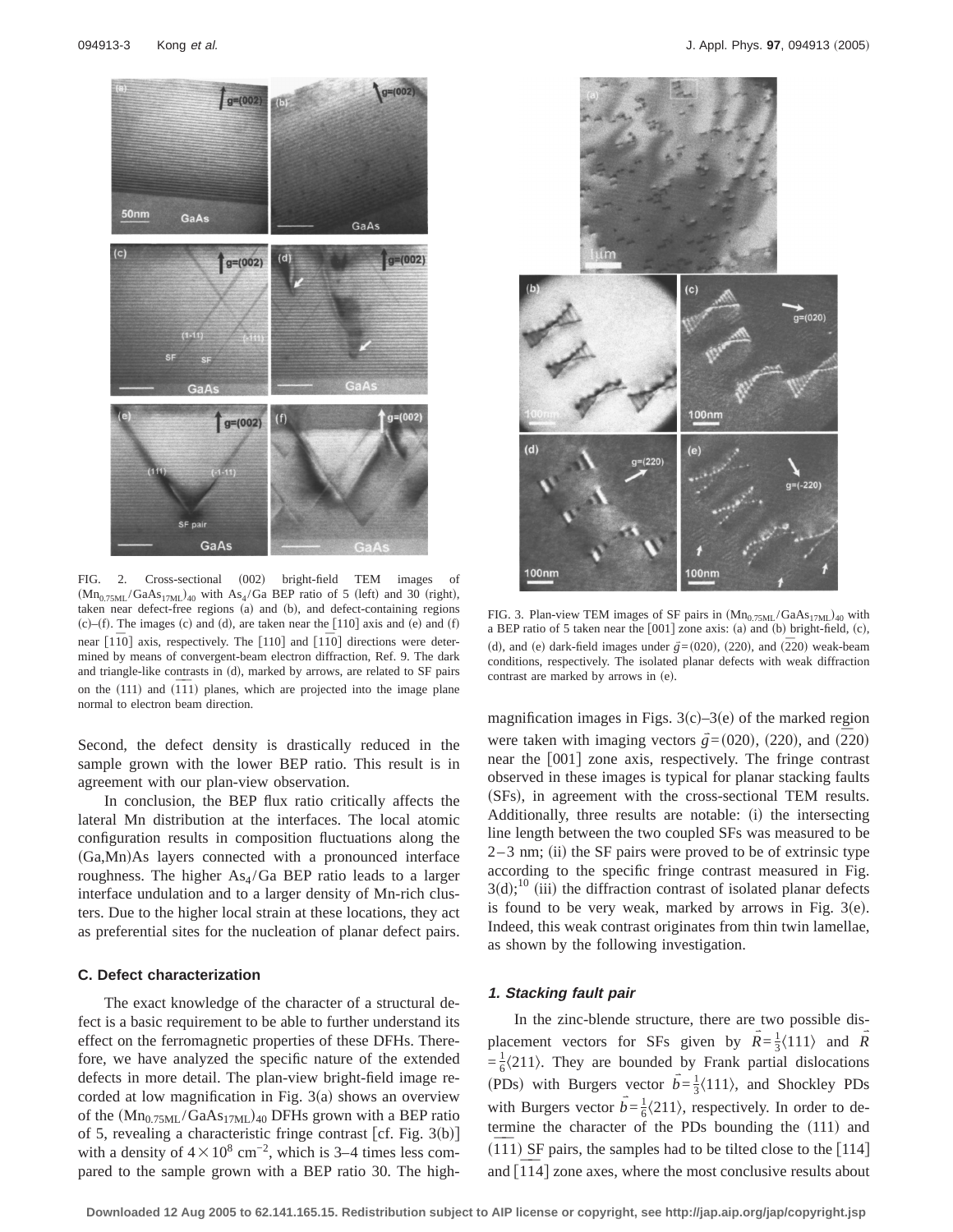

the Burgers vectors can be obtained from the plan-view images taken with different imaging conditions.

Figures  $4(a) - 4(c)$  show dark-field images of SF pairs taken with various diffraction conditions near the  $[114]$  zone axis. The PDs visible as four white dotted lines at each SF pairs in Fig.  $4(a)$  clearly demonstrate that they all are of the Shockley type, because those of the Frank type would be invisible under the  $\vec{g}$  =( $\overline{2}$ 20) imaging condition (cf. Table I). Figures 4(b) and 4(c), taken under a  $\vec{g} = (31\bar{1})$  and a  $\vec{g}$  $=(13\overline{1})$  imaging condition, respectively, reveal no contrast for the PDs of SFs in the  $(111)$  plane, indicating that their Burgers vectors are  $b_1 = \frac{1}{6} [2\overline{11}]$  and  $b_2 = \frac{1}{6} [1\overline{2}1]$  according to the  $g \cdot b$  criterion (Table I). Similarly, the Burgers vectors of Y $\frac{1}{8}$   $\frac{1}{8}$   $\frac{1}{2}$  contains the state  $\frac{1}{11}$  plane can be determined by tilting near the  $\frac{1}{2}$   $\frac{1}{2}$  and  $\frac{1}{6}$   $\frac{1}{6}$   $\frac{1}{2}$   $\frac{1}{1}$  and  $\frac{1}{6}$   $\frac{1}{6}$   $\frac{1}{6}$   $\frac{1}{1}$  and  $\frac{1}{6}$   $\frac{1}{6}$   $\frac{1}{1}$  and  $\frac{1}{6}$   $\frac{1}{6}$   $\frac{1}{1}$  and  $\frac{1}{6}$   $\frac{1}{6}$   $\frac{1}{1}$  and  $\frac{1}{6$ ing line of the SF pairs, a stair-rod dislocation with *b* Y $=\frac{1}{6}\langle110\rangle$  is formed that is sessile on the (001) plane according to the following dislocation reactions:  $\vec{b}_1 + \vec{b}_4 = \frac{1}{6} [2\overline{1}\overline{1}]$  $+\frac{1}{6}[\overline{1}21]=\frac{1}{6}[110]$ , and  $\overline{b}_2+\overline{b}_3=\frac{1}{6}[\overline{1}21]+\frac{1}{6}[\overline{2}1\overline{1}]=\frac{1}{6}[\overline{1}10]$ , where the negative sign is related to the definition of the line directions.<sup>11</sup> To summarize our experimental results, the arrangement of a SF pair is schematically presented in Fig. 5(a). The appearance of the SF pairs in  $\lceil 110 \rceil$  cross-sectional and plan-view samples is explained in Figs.  $5(b)$  and  $5(c)$ .

In order to understand the mechanism of SF pair generation in DFHs, the cross-sectional view of the original area of the SF pair was also analyzed by HRTEM, as shown in Fig. 6. This HRTEM micrograph reveals the lattice configuration and stacking sequence of the  $\{111\}$  planes near the starting point, indicating that the two coupled SFs meet at the interface between the (Ga,Mn)As and GaAs layers. A detailed comparison of the density of the SF pairs in samples with low and high BEP ratio verifies our statement from the pre-



vious paragraph that the inhomogeneity in the lateral Mn distribution, thus the resultant local strain and the specific surface morphology, cause the SF pair formation along the  $\lceil 11 \overline{1}0 \rceil$  direction.<sup>8</sup>

# **2. Thin twin lamellae**

The weak diffraction contrasts of the isolated planar defects on the  $(\overline{1}11)$  or  $(1\overline{1}1)$  planes are unexpected for perfect SFs. Therefore, the nature of these extended defects has to be clarified more precisely.

The  $[110]$  cross-sectional HRTEM image (Fig. 7) of the isolated planar defect on the  $(111)$  plane shows that the boundaries of this kind of planar defect marked by arrows in the inset, exhibit mirror symmetry compared to the rest of the perfect crystal. This is characteristic for twins. The stack-

ing sequence of a twin is  $\cdot\cdot\cdot\text{ABCACBABC}\cdot\cdot\cdot$ , where the labels A, B, C denote the various positions of  $\{111\}$  planes in the fcc crystal. Such a thin twin can be considered to be formed by progressive shear operations on subsequent (111) planes produced by Shockley PDs of the same Burgers vector  $\vec{R} = \frac{1}{6} [\overline{1}1\overline{2}]$ . According to the observation of a large number of twins, the twin thickness is found to comprise no more than four  $\{111\}$  layers. These thin defects and their lattice images are applied to clarify the origin of the weak diffraction contrast in plan-view TEM: when the electrons penetrate through the twin in the plan-view geometry, the total twin displacement vector returns to the perfect crystal structure, and the corresponding total phase shifts  $(2\pi \vec{g} \cdot R)$  turn to zero.<sup>12</sup> Therefore, the diffraction contrast from thin twins with several  $\{111\}$  planes is very weak compared to the case of the SF pairs (Figs. 3 and 4).

TABLE I.  $\tilde{g} \cdot \tilde{b}$  criterion for Burgers vectors of Shockley and Frank partial dislocations on the (111) and ( $11$ ) planes near the [114] axis.

|                       | Plane $(111)$                            |                               |                          |                    | Plane $(\overline{111})$       |                    |                               |                               |
|-----------------------|------------------------------------------|-------------------------------|--------------------------|--------------------|--------------------------------|--------------------|-------------------------------|-------------------------------|
|                       | Shockley                                 |                               |                          | Frank              | Shockley                       |                    |                               | Frank                         |
| b<br>$\vec{g}$        | $\frac{1}{6}[2\overline{1}\overline{1}]$ | $\frac{1}{6}[\overline{11}2]$ | $\frac{1}{6}[1\bar{2}1]$ | $\frac{1}{3}[111]$ | $\frac{1}{6}[\bar{2}1\bar{1}]$ | $\frac{1}{6}[112]$ | $\frac{1}{6}[\overline{1}21]$ | $\frac{1}{3}[\overline{111}]$ |
| $(2\bar{2}0)$         | $v^{\rm a}$                              | $i^{\rm b}$                   | $v^{\rm a}$              | $i^{\rm b}$        | $v^{\rm a}$                    | $i^{\rm b}$        | $v^{\rm a}$                   | $i^{\rm b}$                   |
| $(31\bar{1})$         | $v^{\rm a}$                              | $v^{\rm a}$                   | $i^{\rm b}$              | $v^{\rm a}$        | $v^{\rm a}$                    | $v^{\rm a}$        | $v^{\rm a}$                   | $v^{\rm a}$                   |
| $(13\bar{1})$         | $i^{\rm b}$                              | $v^{\rm a}$                   | $v^{\rm a}$              | $v^{\rm a}$        | $v^{\rm a}$                    | $v^{\rm a}$        | $v^{\rm a}$                   | $v^{\rm a}$                   |
| <sup>a</sup> Visible. |                                          |                               |                          |                    |                                |                    |                               |                               |

<sup>b</sup>Invisible.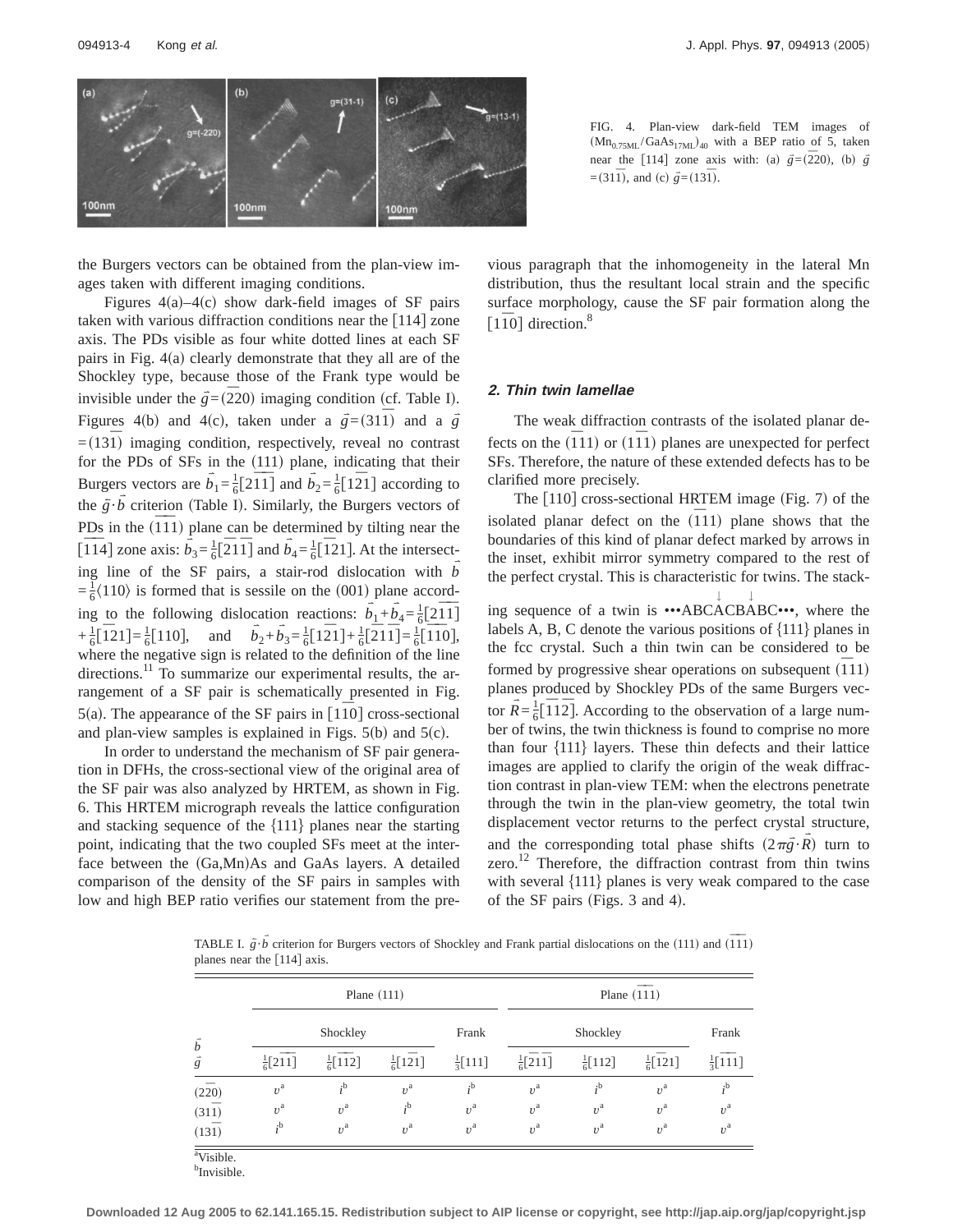

FIG. 5. The three-dimensional arrangement of SF pairs in DFHs (a), and the cross-sectional view (b) and plan view (c) along the  $\lceil 1\bar{1}0\rceil$  and  $\lceil 001\rceil$  direction, respectively.

Considering the TEM images in Figs. 2 and 3, the following features of these twins are remarkable: (i) the size of twins increases as they approach the free surface; (ii) the origins are located not only at the interfaces but also within the spacer layers; (iii) the average size is smaller compared to the SF pairs; (iv) the SF pairs start earlier compared to the twins during the MBE growth. According to these results, the twins in these DFHs can be considered as deformation ones,<sup>13</sup> and the mechanism of twin nucleation is supposed to be the following: at the beginning of the LT growth, the high Mn doping concentration and the interface roughness related



FIG. 6. Cross-sectional HRTEM micrograph of a SF pair in  $(Mn<sub>0.75M</sub>/GaAs<sub>17M</sub>)<sub>40</sub>$ , taken along the [1<sup> $70$ </sup>] zone axis, demonstrating the origin of a SF pair at the interface.



FIG. 7. Cross-sectional [110] HRTEM image of a twin in  $(Mn_{0.75ML}/GaAs<sub>17ML</sub>)_{40}$ , indicating a thin twin along the  $(\overline{1}11)$  plane [(inset) higher magnification].

to the large BEP ratio induce the formation of SF pairs along the [110] direction as discussed before; these SF pairs and intersecting stair-rod dislocations relieve the local strain along the  $[110]$  direction. This fact is responsible for elastic strain in the GaAs spacer layers. Therefore, during the epilayer growth, the accumulating misfit strain along the [110] direction has to be relaxed, resulting in the shear displacement along the  $\frac{1}{6}$ (211) direction of the close-packed planes.

# **IV. CONCLUSION**

We have investigated a series of DFHs grown with different Mn dopant concentrations and  $As<sub>4</sub>/Ga$  BEP ratios. The fluctuation of the Mn composition along the  $(Ga, Mn)As$ layers and the interface roughness can be minimized by decreasing the nominal Mn doping concentration or by reducing the BEP ratio during LT-MBE growth. Planar defects on the four corresponding  $\{111\}$  planes are observed in samples with higher Mn concentration. These defects show a noticeable anisotropy in density parallel to the orthogonal  $[110]$ and [110] direction, respectively. Along the [110] direction, the planar defects are SFs preferentially formed as V-shaped pairs. Applying the  $g \cdot b$  criterion, it is demonstrated that the YSF pairs are bounded by Shockley PDs with Burgers vectors  $b = \frac{1}{6}$ (211). The cross-sectional TEM images reveal that the YSF pair preferably nucleate at the interface between (Ga,Mn)As and GaAs, due to the high local strain introduced by the Mn composition fluctuation. The isolated planar defects on the  $(111)$  and  $(111)$  planes are thin twin lamellae, which contribute to the relaxation of the mismatch strain along the [110] direction.

<sup>&</sup>lt;sup>1</sup>H. Ohno, A. Shen, F. Matsukura, A. Oiwa, A. Endo, S. Katsumoto, and Y. Iye, Appl. Phys. Lett. **69**, 363 (1996); H. Ohno, Science 281, 951 (1998); T. Dietl, H. Ohno, F. Matsukura, J. Cibert, and D. Ferrand, *ibid.* **287**, 1019  $(2000)$ , and references therein.

<sup>&</sup>lt;sup>2</sup>R. K. Kawakami, E. Johnston-Halperin, L. F. Chen, M. Hanson, N. Guébels, J. S. Speck, A. C. Gossard, and D. D. Awschalom, Appl. Phys. Lett. **77.** 2379 (2000).

A. M. Nazmul, S. Sugahara, and M. Tanaka, J. Cryst. Growth **251**, 303  $(2003)$ .